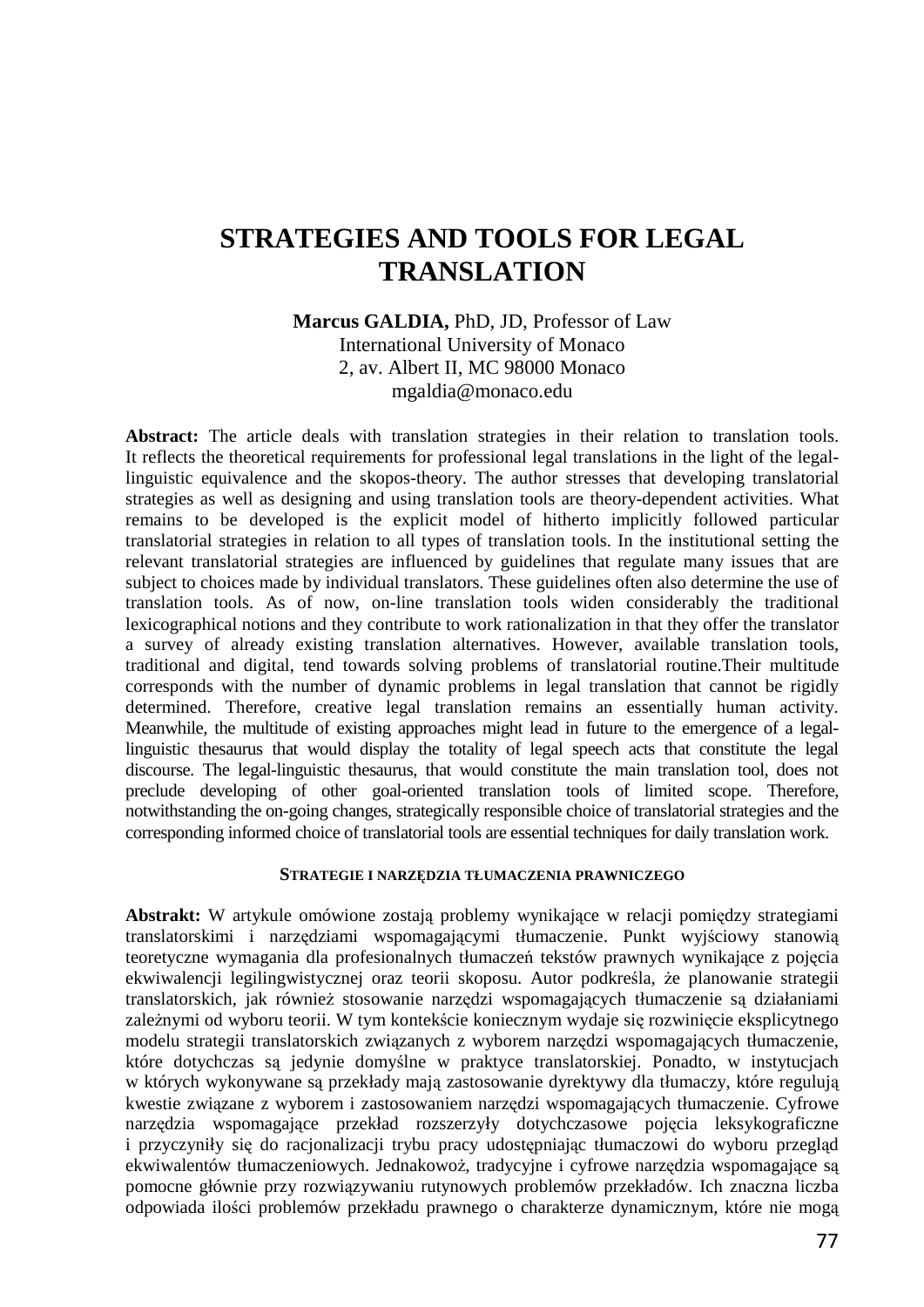być rozwiązane w sposób sztywny. Z tego powodu kreatywne tłumaczenie prawne pozostaje działalnością wykonywaną przez ludzi. Jednakże istniejąca mnogość podejść do identifikacji strategii translacyjnych mogłaby w przyszłości doprowadzić do stworzenia tezaurusu języka prawa dokumentującego całokształt prawnych aktów mowy, które tworzą dyskurs prawny. Tezaurus języka prawa, który mógłby stać się głównym narzędziem wspomagającym, nie wyklucza jednak rozwoju innych narzędzi mniejszego pokroju wspomagających przekład. Dlatego, pomimo zachodzących zmian, odpowiedzialny wybór strategii translatorskich i narzędzi wspomagających przekład pozostaje jedną z podstawowych umiejętności zawodowych tłumacza w jego codziennej pracy.

## **Strategies and tools in the theory of legal translation**

The theory of legal translation has set up numerous requirements that must be considered when translator's practical work shall lead to satisfying results. More precisely, taking these theoretical requirements into consideration is necessary in order to provide a professional legal translation and not only a work that may satisfy some urgent daily needs. The translation theory that structures all professionally relevant activities starts with the most salient point in translation that is rooted in the concept of linguistic equivalence. The equivalent transfer of meaning between the source language and the target language is its fundamental postulate. Based on this fundamental postulate particular theories were developed in order to determine the conditions under which equivalent semantic transfer may take place in the translation process. Within the theory of legal translation they can be positioned on a scale between two extremes, ranging from the principal impossibility to reach equivalence to 'everything goes' approaches (Galdia 2009, 226). Moderate theories of equivalence which give the tone in the contemporary translation debate expect from the translator the accomplishment of the semantic transfer along skopos-theoretical determinations (Matulewska 2013, 15). The skopos-theory developed by Reiss and Vermeer (1984) helps determine the equivalence in translation. It demands from the translator the determination of the goal that should be achieved with the envisaged translation (cf. Šarčević 2012, 190). Yet, the translation of legal texts includes not only terminological problems but also the necessity to comply with a multitude of instructions and guidelines which are issued by institutions that commission translations. Translators have to develop specific professional strategies in order to integrate such formal requirements into their working habits. Therefore, translating means making strategical choices about language use that are goal-oriented; translation is not a downright "derivative of language competence" (Ramos Prieto 2011, 18). Thus, theory steers practice. In fact, since the skopostheoretical re-orientation of translation studies translators are not lost in translation any more as the translation process has been clearly characterized in epistemological terms. As a result of the epistemological clarification of the translation process the translation has been liberated from previously dominating 'traduttore-traditore'-myths and it became a rational linguistic practice that can be taught and learned. In the past, education regarding legal translation was limited to abstract methodology as no sufficient experience was there to set up translatorial strategies. Equally, translation tools were scarce or not available for many languages. Nowadays, legal translation as a professional practice develops more than ever in interrelation between translatorial strategies and the choice of translation tools.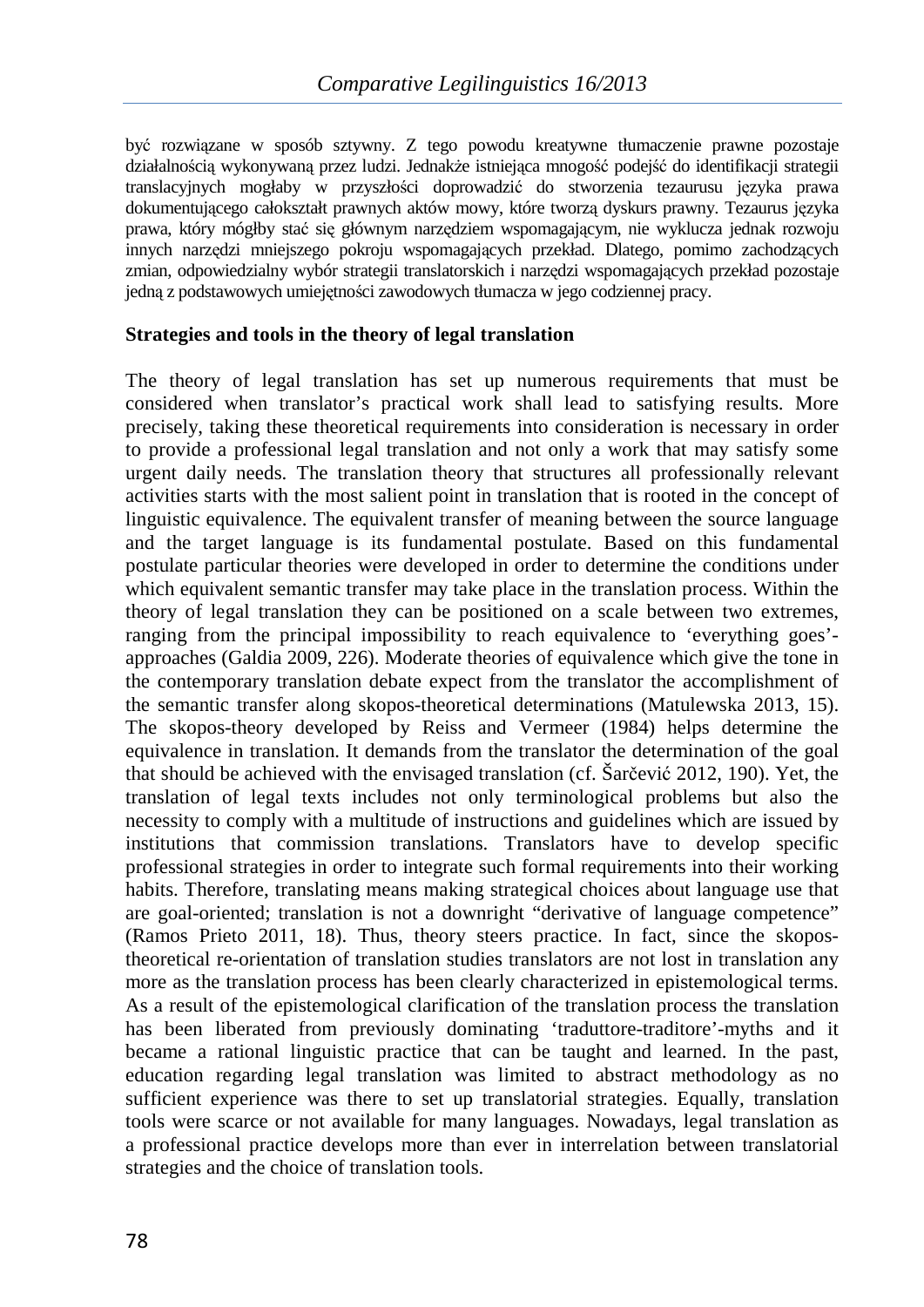## **Complexity of legal translation processes as networks of skills, strategies and tools**

Despite all mentioned improvements, legal translation remains a professionally demanding task because it includes the necessity of strategic choices in an area where professional language is used. All too often it is still perceived as demanding mainly because it would require excellent knowledge of the translation languages that clearly is also the case. Uncompromisingly, therefore, also the legal translation theory requires from translators the most advanced level of proficiency in both translation languages. This requirement comes close to bilingual competence. Yet, bilingual competence is regularly of functional type; it is limited to certain circumstances of language use. Some models of legal translation rely therefore more realistically on continuous improvement and monitoring of translator's linguistic skills (Gortych 2009, 192). Evidently, proficiency in at least two languages is a tacit prerequisite for becoming a translator. Yet, translation is a profession that goes beyond this formal and undeniably also fundamental practical condition. Translatorial competences include the language proficiency as main logical requirement, as well as other pragmatic and technical skills. Essential in terms of linguistic pragmatics are the intercultural competence, the thematic competence, and last but not least, the translation service provision competence (Prieto Ramos 2011, 10) that enable the translator to cope with his/her task practically. Practically essential is also the awareness of auxiliary sources called sometimes "instrumental competence" or "information mining competence" (Prieto Ramos 2011, 13). It enables the translator to choose the appropriate sort of documents or tools that will facilitate the translation process. Translatorial practice is therefore best characterized as a process in which strategical decisions based on professional competences are taken towards the background of solid yet always vulnerable translator's linguistic proficiency. In addition to the linguistic requirement, legal knowledge is indispensable in order to exercise this profession in a responsible manner. In order to cope with this problem some researchers proposed to introduce a module comprising systematic legal training into the model of legal-linguistic translation (Prieto Ramos 2011, 12). Structural complexity of legal texts, especially of international conventions and longer statutory texts such as codes, excludes the possibility of translation that would be based solely on translator's linguistic proficiency and basic legal knowledge. In the search for textual continuity and cohesion in complex translation projects language proficiency and legal knowledge become effective when strategies are defined and developed and when translation tools are aptly selected. Legal translation is therefore an area where auxiliary tools play a decisive role because only relatively simple legal texts can be translated without recourse to traditional or on-line translation tools.

## **Multitude of translation tools**

Different needs and different work conditions led to the emergence of a multitude of translation tools. Roughly speaking, every translation strategy requires specific translation tools. It is expedient to construe the notion of a 'translation tool' broadly and perceive all auxiliary (external) materials as translation tools. However, it also goes without saying that traditional and on-line databases that represent the legal language or at least the legal terminology usually dominate the translatorial practice. Professional discussion would be impoverished if the notion of translation tools would be reduced to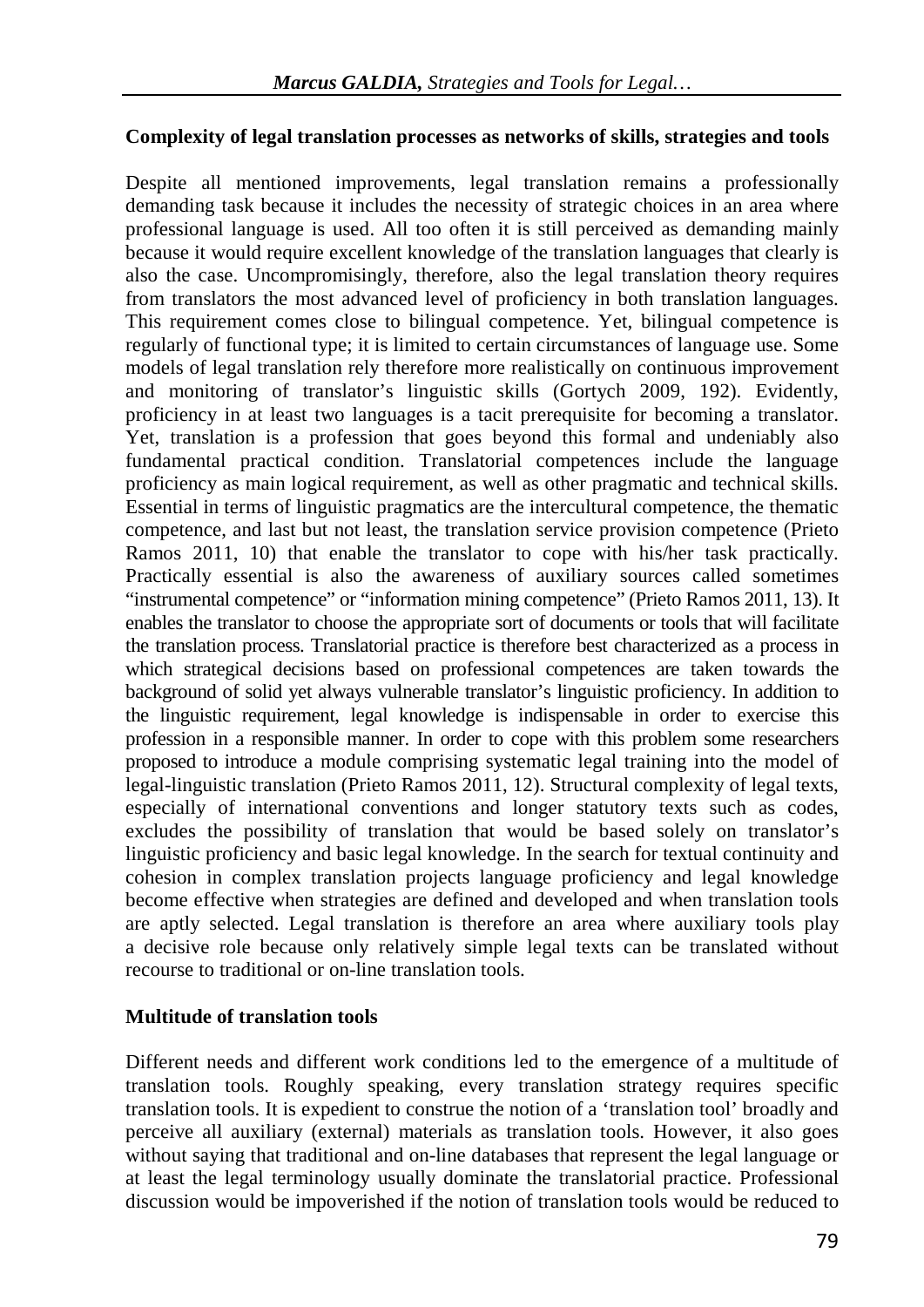computer programmes and databases that are accessible on-line. The translatorial practice is complex and translatorial strategies may include different types of translation tools. A deceptive approach is sometimes adopted by experienced translators who cherish the conviction that they find more or less automatically the appropriate access to their texts. They will at best provide acceptable translations by chance. Meanwhile, professional practice cannot be based on coincidence. In fact, coincidental translations are particularly discouraged in institutional settings where textual stability guarantees the proper understanding of legal texts. Depending on the level of institutionalization of the translation process, the translator will have to consult more or less thoroughly institutional guidelines that authoritatively determine the translatorial usages in a particular institution. A perusal of auxiliary materials for legal translators, such as the NCSC Guide to Translation of Legal Materials (NCSC 2011), shows that the tendency towards standardization in the area of legal translation is growing. This holds true notwithstanding the disclaimers often used in such materials which correctly stress that the guidelines are not legally binding upon freelance translators. In practice, however, it is difficult to avoid compliance with the standards set in such documents. Freelance translators may also benefit from such guidelines because they often state best translation practices within an institution. In the institutional setting, the translation guidelines will determine most strategic decisions and the choice of appropriate translation tools. In fact, particular terminological databases and glossaries are used in practice mostly according to applicable institutional translation guidelines. Other frequently used materials include the information on domestic and foreign law involved in the translation, court decisions and scholarly writings about relevant legal issues as well as preparatory materials published by parliaments that explain the motives of the enacted legislation. In recent years, on-line translation tools gained increasing popularity and computer-assisted translation became more attractive especially in the area of full-text search and text editing. The electronic tools comprise spelling and grammar check programmes as well as terminology databanks. In institutions where considerable amount of legal texts is translated this sort of programmes aims at avoiding double work and helps identify analogous texts that can be used in further translation. Furthermore, digital databases such as the Talking Law Dictionary (2008) include pronunciation of legal terms by native speakers; this tool is particularly interesting for languages such as English where the pronunciation of legal terms may surprise even accomplished interpreters or translators. Electronic translation tools include also programmes for automated translation such as SYSTRAN used within the EU institutions. Generally, such programmes are less frequently used for legal translations as until now no programme enables a complete legal translation that would make human control of the target text obsolete. In fact, translation software facilitates the translation process with regard to terminological routine (Bogucki 2009, 19). Yet, classical translation problems remain unresolved in all approaches that aim at developing automated translation tools. With this in mind, Professor Heikki E.S. Mattila (2013, 22) concluded that "legal translation will remain an essentially human activity, at least in the near future." Further technological developments may be expected in this sector of industry as it can be assumed the interaction between humans and machines within the translation process will grow. Electronic translation tools are not only of practical importance. On-line translation tools and other IT innovations benefit from and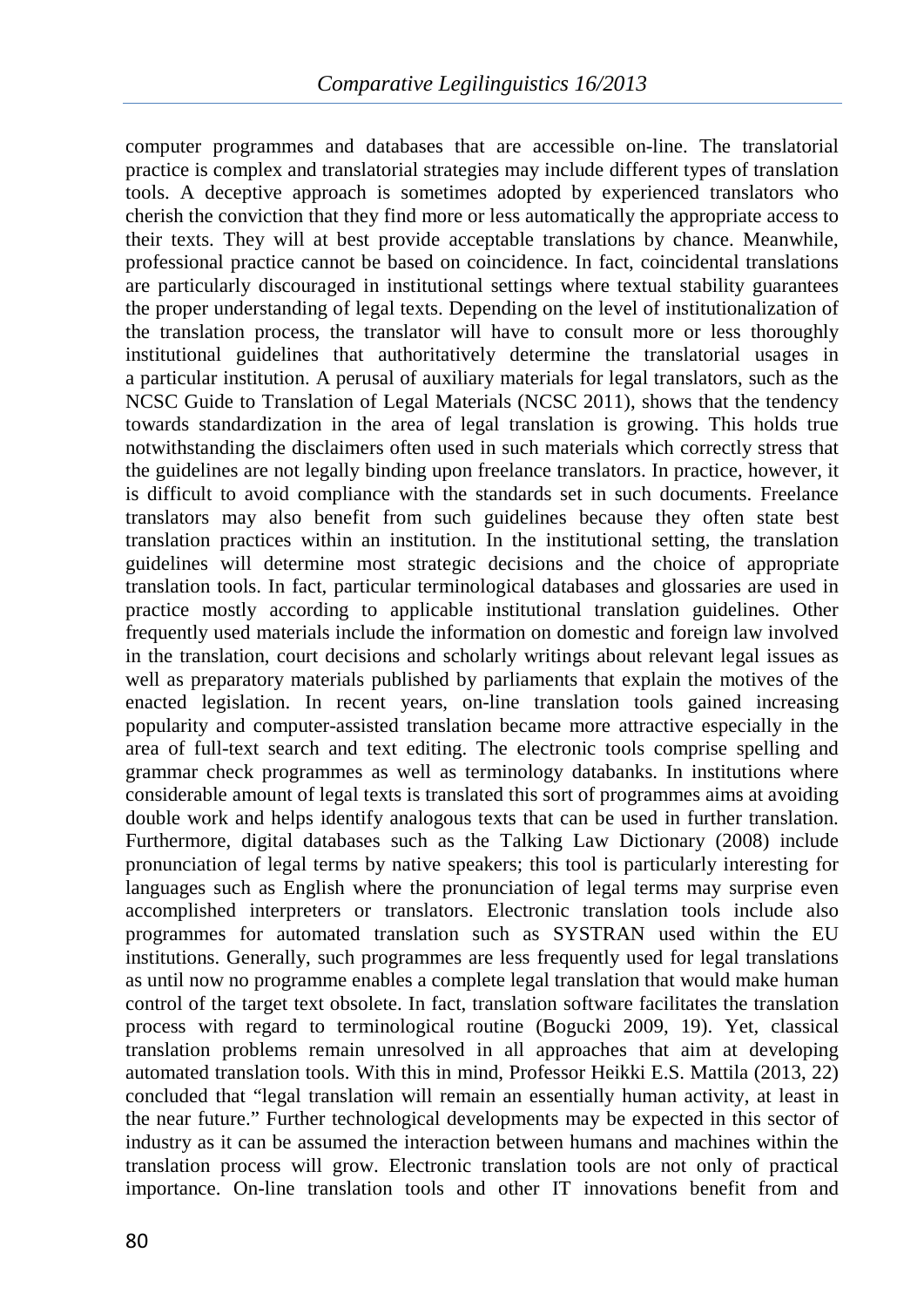contribute to the development of legal informatics that enables new insights into the structure of law and its language. After all, the source and the target legal texts are embedded in a complex textual structure. Their high degree of intertextuality makes them properly understandable only towards the background of all types of translation tools that were named above.

#### **Strategically dominated access to translation tools**

What remains to be developed nowadays in the theory of legal translation is the explicit model of hitherto implicitly followed particular translatorial strategies in relation to all types of translation tools. Translation strategies that have to be construed as singular yet intertwined steps in the translation process are grounded in the main skopos-relevant translatorial choices. They are however also more complex than the basic goal determinations of the envisaged translation because they involve numerous particular strategies and also the regular recourse to external tools. The explicitly stated strategies within the translation process would enable the translator to be always perfectly aware of what part of the translation process (s)he is involved in and what other decisions and external tools are appropriate at this particular stage. The skopos-theory solves also the equivalence problem in the legal translation in that it introduces a dynamic skoposdetermined equivalence between the legal source language and the legal target language (Galdia 2003b, 2). While in general translation studies the skopos-theoretical determinations were accommodated rather favourably, in the legal translation theory the skopos-based approach has not always been perceived as the last word on legal equivalence. The reason for this skeptical attitude is the dynamic solution that the skopos-theory has to offer instead of a more 'algorithmically' devised model that would be preferred by many legal translators. Legal translators who are duly concerned with the quality of their work used to look for tools that provide certainty. Both the general and the particular legal translation theories offer dynamic approaches that stress translator's responsibility for the strategic choice that functions as the starting point for professional translation. The dynamic equivalence of legal terms that belong to different legal systems is also the key to legal translation. The lack of any reliable systems of conceptual reference for legal translation makes this challenging strategy unavoidable. As far as systems of reference are concerned, L. Beaudoin (2002, 119) underlined the "absence of universal operational referents," while F. Prieto Ramos (2011, 12) stressed the "asymmetry between legal notions and structures in different legal traditions." To illustrate, when the translator of a chemical text has to translate 'water' into whatever other target language she will have no problems with it as chemistry provides her an unambiguous system of reference. The translator will, as a rule, find without unexpected obstacles the corresponding Chinese term 'shui' that is verifiable within the system of chemical elements as  $H_2O$ . Meanwhile, when the common law legal terms 'promissory estoppel' or 'domestic abuse' have to be translated into Chinese the result is less evident. The lack of any system of notional reference in micro- or macroperspective makes choices of translatorial strategies much more difficult than in the case of general translation or the translation of texts belonging to natural sciences. This concerns also the design and use of translation tools, both traditional and digital, that are expected by translators to be able to cope with problems of legal equivalence in a reliable way. One may doubt that static equivalents could be developed in the Chinese language that could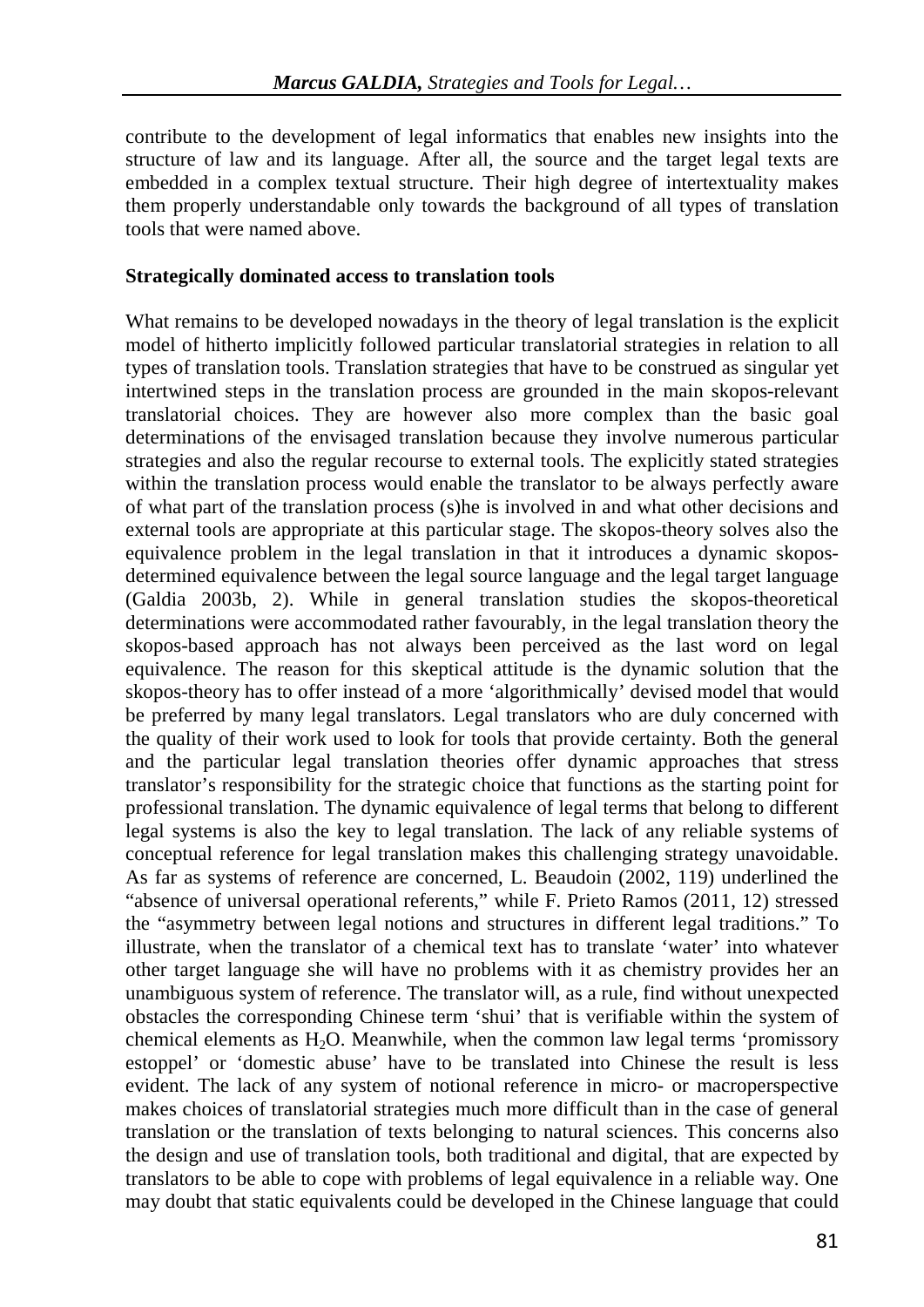be authoritatively included in an English-Chinese on-line law dictionary as sole correct equivalents of the above named two English legal terms. This fact has consequences for the choice of translation strategies and professional tools for the accomplishment of legal translations because the certainty that many legal translators are looking for cannot be offered by the multiple existing legal translation tools. Legal language differs in its conceptual shape from one jurisdiction to another and this state of affairs is regular and understandable. It reflects the legal diversity all over the world. Legal diversity cannot be overcome but in a process of globalization of law that as of now remains a distant although realistic future.

## **Institutional guidelines and standardization**

Translators who work in specialized international organizations or governmental agencies follow institutional guidelines that delimit their linguistic creativity. For instance, an international organization may commission a translator to translate a statute. This organization imposes in its guidelines for translators the numerical and semantical mirror image between the source and the target text. One may assume that in such a case the syntax of the target language may suffer to a certain extent under the instruction that the translator would have to apply. From the point of view of the commissioning institution such structural guidelines have advantages: they ensure reciprocal and mechanical reference between the source and the target text. Meanwhile, it is difficult to accept a translating strategy based on such guidelines from the linguistic point of view because it regularly leads to syntactic inaccuracies in the target language. However, the above example is instrumental in making plain the implications of translatorial decision making processes that take place under the requirements of the skopos-theory. Translatorial strategies and translation tools make sense only when they reflect the main postulates of this theory. In our case, it would be necessary to rethink and reformulate the guidelines imposed upon the translator. As mentioned above, such guidelines practically govern also institutionally non-organized legal translators. Within European institutions, the 'Interinstitutional Style Guide' (includes acronyms and abbreviations), the 'English Style Guide', the 'Joint Practical Guide of the European Parliament', that are accessible on-line, are examples of such documents. Such institutional guidelines will, for example, determine that in preambles to legal documents the term 'acknowledging' should be used instead of the possible 'affirming', 'adopted' instead of 'approved', 'accepts' instead of 'endorses', or 'expresses its appreciation' instead of 'expresses its thanks'. They may allow in certain cases to use legal terms in the language of their origin. The guidelines may furthermore impose upon translators of statutory texts the obligation to render the statutory provision in the target text with the number of phrases that corresponds exactly with the number of phrases in the source text. Often, plain language guidelines will be applicable, especially in English-speaking countries. In addition to international institutions, translation guidelines are particularly important in countries with several official languages such as Switzerland, Canada, Belgium or Finland. Under the conditions of official bi- or multilingualism the translation problems remain basically unchanged, the only modification being the disappearance of the problem of conceptual intersystemic incompatibility. The translator who works in a bi- or multilingual country acts within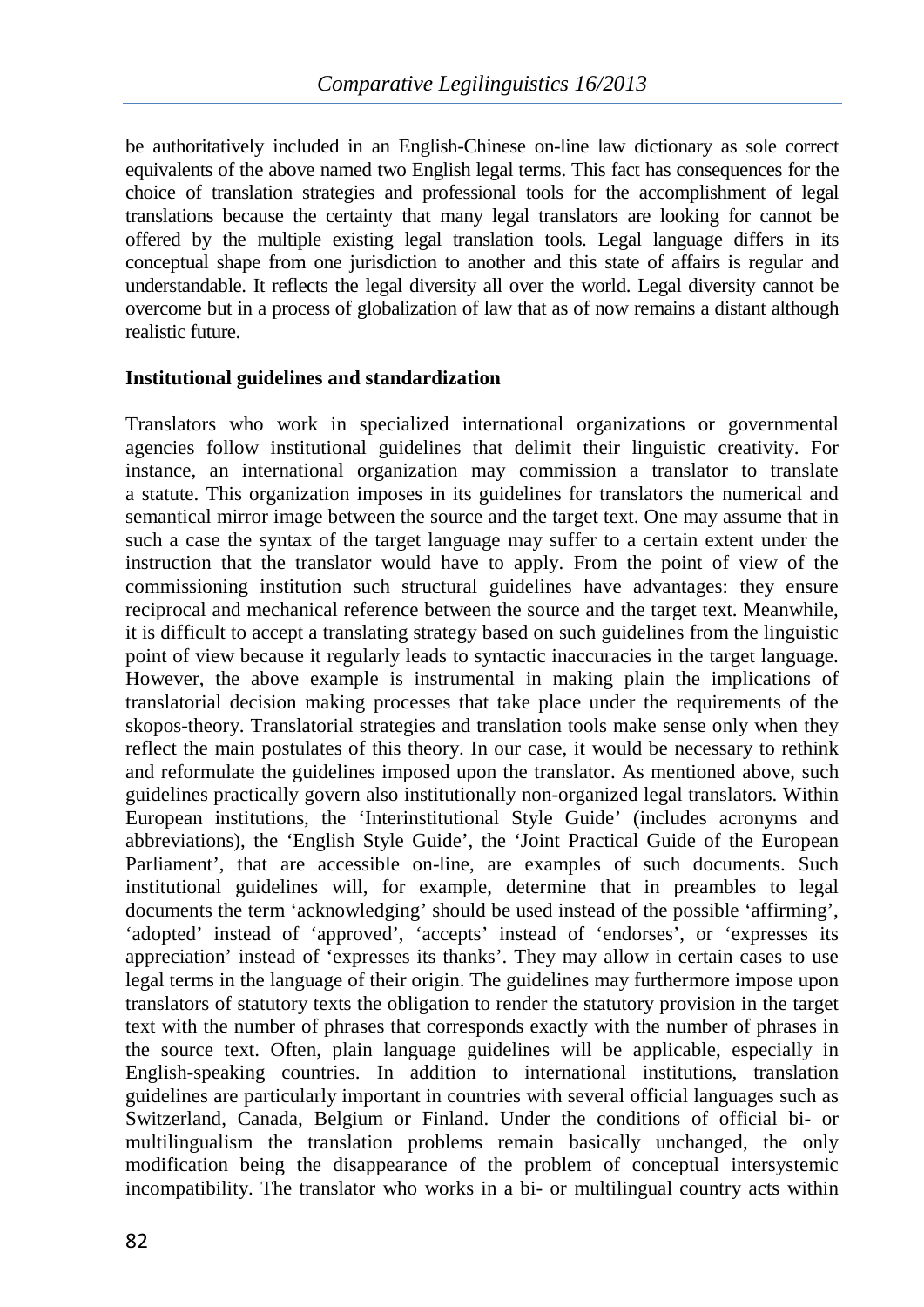one legal system that is expressed in different, often genetically unrelated languages. This legal system has to be rendered in several languages that have the same notional frame of reference. Many problems that are typical for bi- or multilingual countries can be avoided through parallel drafting in several languages, mostly bilingual drafting. Meanwhile, for some bilingual jurisdictions, such as Hong Kong, appropriate common law terminology must be developed to enable meaningful translations from English into Chinese (Wu 2003, 221, Cao 2005, 170). For Hong Kong, Zhao (2001, 3) stressed the necessity to avoid Anglicized Chinese in legal translations there. Furthermore, due to the number of translations in bi- or multilingual jurisdictions and the necessity to assure terminological coherence, legal translation will be inevitably exposed to institutionally determined guidelines. Particularly important for legal translators in such jurisdictions is the access to databases that are perceived as authoritative within bi- or multilingual legal systems. It is however important to bear in mind that all named types of guidelines are purely conventional and their scientific status varies. They aim at standardization of language use in the public sphere where originality and inventiveness are only reluctantly accepted. After all, statutory provisions must be understood and applied by persons other than their authors. The intersubjective element in text constitution imposes under such circumstances the choice of language use strategies that favour standardized expression.

## **Thesaurus of legal language and legal discourses**

In order to facilitate the daily work of translators a thesaurus of legal discourses would be helpful. Such a universal translation tool would reflect the totality of the legal language, i.e. the legal speech acts that form the legal discourse (Galdia 2009, 137). Legal text types that determine legal discourses are well known. They also prefigure the translation strategies and the appropriate choice of tools for legal translation. Research into the structure of specialized discourses is already very advanced (cf. Gotti 2008) and could be used to form a thesaurus of legal discourses. In a pragmatically oriented approach to legal translation the multilingual thesaurus of legal discourses would be the main tool for any theoretical and practical translatorial activity in areas related to law. A thesaurus of this type would describe the legal discourse in a multidimensional perspective and canvass its lexis as well as the morpho-syntactic structure. It would furthermore include all textual conventions that are characteristic for the text types in question. Such a translation tool has not been accomplished yet. Instead, the available terminology databases display some characteristic features of the legal discourse, mostly in the indirect way, through the characterization of its lexical units. Available for numerous languages are law dictionaries, bi- or multilingual, legal glossaries and legal encyclopedias, in paper and in digital versions. Traditionally, the main criterion used for distinguishing dictionaries from encyclopedias is the difference made between 'term' and 'concept'. It is generally maintained (Mattila 2013, 140) that dictionaries are developed around terms and that encyclopedias focus on concepts. In lexicographical practice both forms often intertwine so that legal dictionaries provide also some conceptual information and legal encyclopedias show terms in their contexts of use. T. Lundmark (1999, 2006) favours rather legal encyclopedias than bilingual law dictionaries due to unsolved and also largely unsolvable problems in translation between (at least partly) incompatible legal systems such as the common law and the civil law. As methods grounded on comparative law may bring only case oriented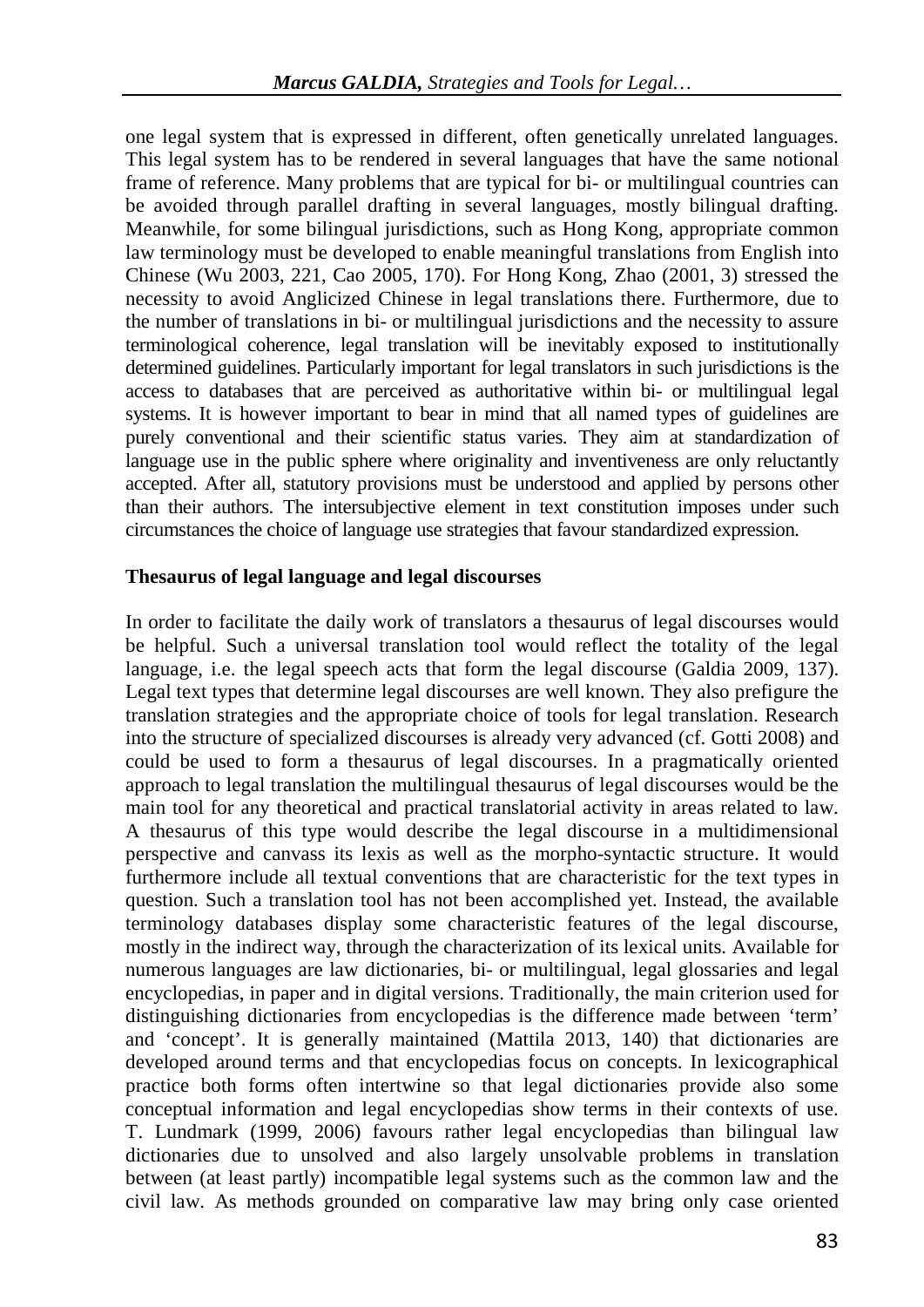approximation, translation equivalents that result from the application of these methods cannot be generalized or engender more rigidly formed equivalents. Therefore, a bilingual legal dictionary may appear as a theoretically unthinkable enterprise in the sense described by T. Lundmark. Heikki E.S. Mattila (2013, 23) referred in an analogous context to differences and similarities between law dictionaries and legal encyclopedias. He also showed the procedure that enables to add value to a legal encyclopedia through developing of indices that function as dictionary entries within the textual structure of legal encyclopedias such as the Encyclopaedia Iuridica Fennica (1994-1999). Nowadays, on-line translation tools widen considerably the traditional lexicographical notions. In the area of legal translation they contribute primarily to work rationalization in that they offer translators a survey of already existing translation alternatives. The main structural distinctive feature between the thesaurus of legal language or legal discourse and the digital translation tools is the circumstance that the thesaurus is integrative and descriptive. It does not promise the translator to provide automatically the terms that fit his/her immediate needs. Instead, it includes sufficient linguistic data that enable the conceptual analysis which leads the translator to the choice or to the creation of an appropriate legal term or legal text type. In so doing, it reflects another type of work rationalization than most digital translation tools which aim at approximation to automatic translation.

# **General and special dictionaries**

Already existing general and special dictionaries shed light on lexicographical and lexicological problems that should be solved within the debate about the translation tools. In some broadly designed dictionaries linguistic terminology is introduced as belonging to the special register of a language (Galdia 2003a, 120). Such dictionaries are solidly founded in the view that an ambitious dictionary of a language has to cover different areas of use and include also professional language belonging to law, astronomy, or agriculture. Such a lexicographical approach is well protected against criticism. Meanwhile, general dictionaries provide the legal translator with terms such as 'law' or 'crime', 'penal' etc. These terms doubtless make part of the legal language. Yet professional translators are perfectly familiar with them. This notwithstanding, general dictionaries that include special registers are welcome because they witness to the reality of language use. Bilingual law dictionaries oscillate between complex dictionaries that cover the context of use and illustrate it with phraseological and other examples to hands-on glossaries and terminology lists (cf. Mattila 2012, 37). As far as bilingual law dictionaries are concerned, one might question - in the way of analogy to the problem of legal equivalence or as a result of it - the possibility to develop a law dictionary that provides stable equivalents. For instance, in a specific case concerning the German-English legal-linguistic transfer doubts have been expressed about such a lexicographical conception (Lundmark 1999). Other researchers, such as Gérard Cornu tried to respond to the theoretical challenge with reductionist means. Cornu isolated strictly legal terminology and determined circa 250-400 words as belonging to the area of exclusive use in legal contexts in the French language. He determined lexical units such as 'emphytéose', 'préciput', 'protêt', or 'sursurestaire' as exclusively legal vocabulary (Cornu 2005, 62-65). When applied upon the English language this method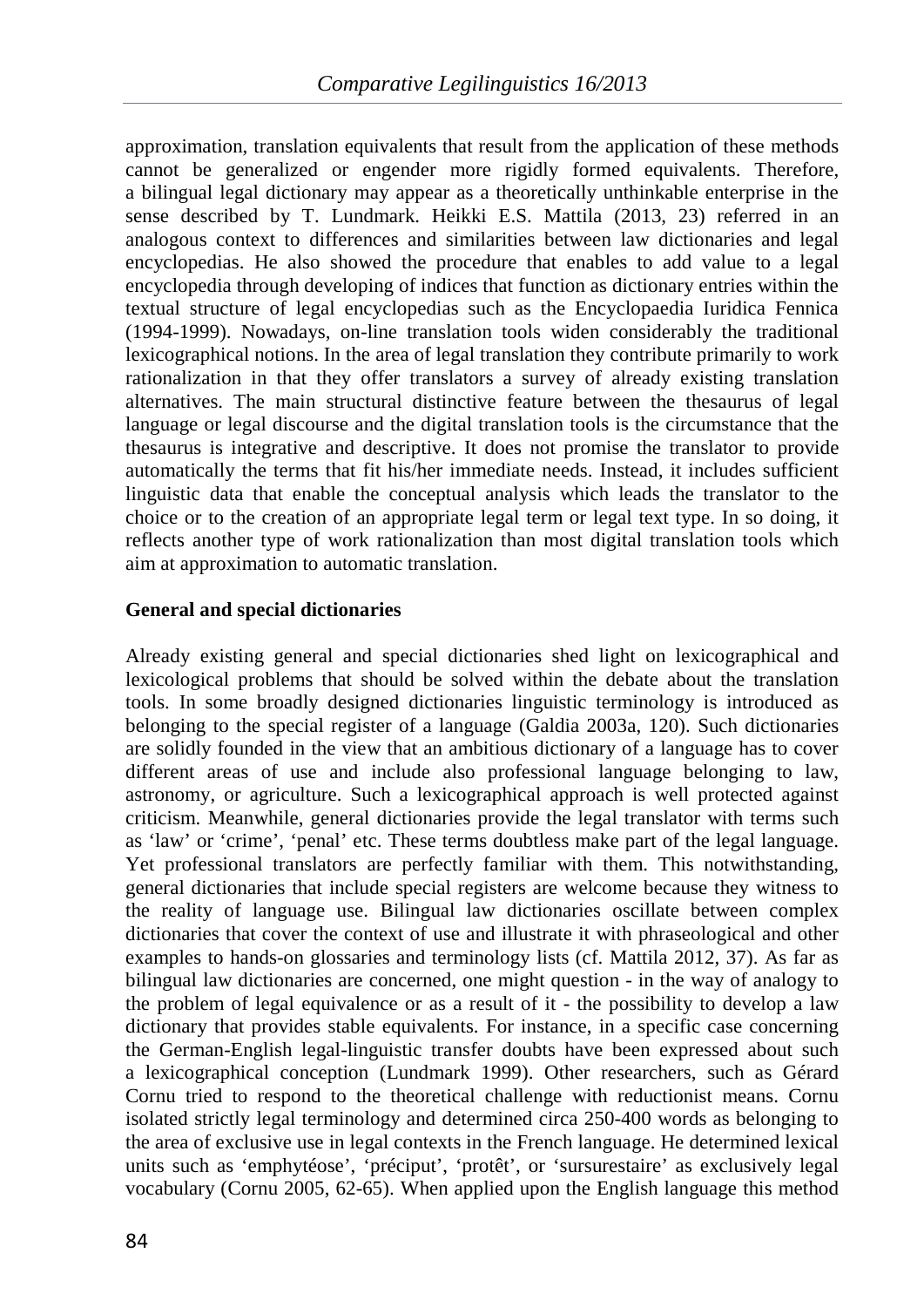would identify 'promissory estoppel' or 'habeas corpus' as belonging exclusively to the legal register as their use in other registers would be rather metaphorical or ironical. Other terms, such as 'defeasible' or 'partnership' that are used in non-legal contexts as well would not count as distinctive elements of the legal English. In contrast to the restrictive semantical approaches, Jaakko Husa (2007, 311-370) created a comprehensive corpus of legally relevant vocabulary in the legal Greek. It includes among others also the Greek equivalents of English terms such as 'mother-in-law', 'buyer', 'sister' or 'inappropriate'. As a result of Husa's attempt to define the legallinguistic vocabulary that would be relevant for a legal dictionary, it became apparent that whatever term may become relevant for law. The context of use of a term finally determines whether a term is relevant for law. This context of use cannot be predetermined because linguistic communication is a dynamic social process. In theoretical terms, only the legal thesaurus in the sense proposed above can cope with such a definition of legal language because it portrays the totality of the legal language in the legal discourse. Meanwhile, semantically restrictive approaches are popular among legal translators as they reflect "words that are difficult to grasp or to remember." In spite of this understandable preference, the semantically restrictive approaches remain poorly founded in the linguistic theory because they underestimate the complexity of the legal language. Practically, however, the translator's problem is that most terms belonging to the legal language or potentially belonging to it can be assumed as being mastered by a professional. It can therefore appear as obsolete to state them in translation tools that are designed for practical purposes. The mentioned thesaurus of the legal language that is unavoidable for any solid legal-linguistic research may therefore prove to be cumbersome in use for translators who require much less information. However, the conflict between theory and practice is apparent because the theory acknowledges the multiplicity of translatorial strategies and the multitude of corresponding translation tools. The problem is solvable in that the translator makes the appropriate choice between the practicable strategies and the available translation tools.

## **Multilingual Terminology Databases**

In recent years on-line databases of legal terminology (term banks) emerged as a response to practical criticism on printed legal dictionaries. Their almost unlimited storage capacities and limited costs make them look like an attractive alternative to dictionaries published on paper. For instance, the United Nations made accessible online its UNTERM (United Nations Multilingual Terminology Database) that was primarily designed for its Secretariat and that previously could be accessed via intranet only. It includes both terminology and nomenclature necessary for the standardization of multilingual practice in UN-related documents. The International Monetary Fund set up a multilingual directory including IMF-relevant terminology without definitions. The International Labour Organization made accessible two databases, ILO Thesaurus and ILOTERM covering the area of social and labour law. Several terminology databases developed for European institutions are publicly accessible: IATE (Inter-Active Terminology for Europe) is the European Union's main terminology base within the Translation Centre for the Bodies of the European Union. Furthermore, one can mention the EUROVOC Thesaurus, the JRC-Acquis Multilingual Parallel Corpus within the Joint Research Center, the TAIEX-CCVista-translation database, and the EuroTermBank,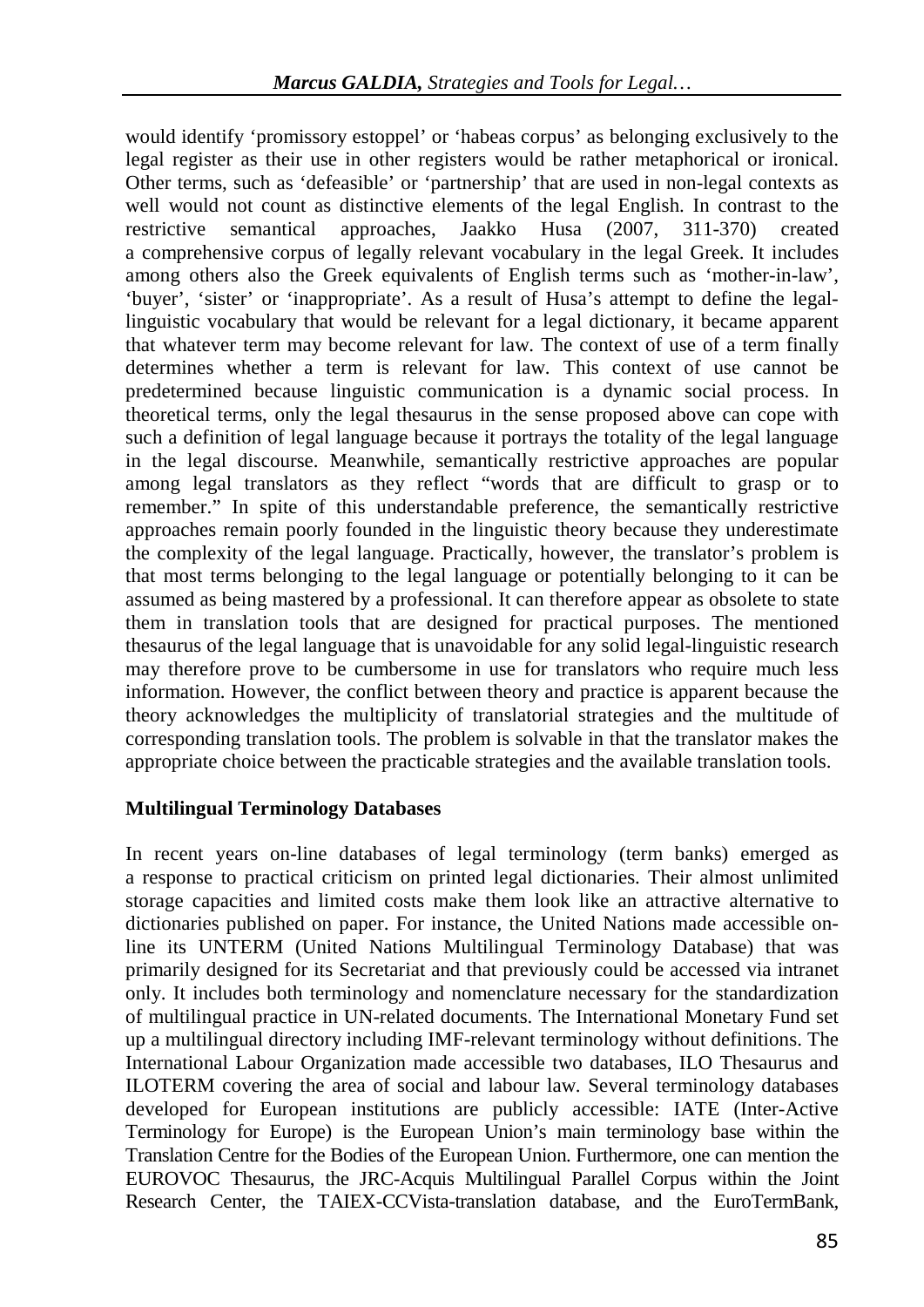a consolidated interface for EU terminology developed mainly for the needs of new EU member states. Multiple bilingual terminological databases exist in the EU members states for their particular languages (Berger 2009). Among valuable initiatives, one may also mention the Japanese-English on-line database Legal Terms Standard Dictionary (cf. Working Group - Cabinet Secretariat 2006). Meanwhile, no terminology database is perfect; for instance UNTERM's Spanish language terminology corpus has been criticized as largely following the linguistic usages of Spain and therefore being less helpful for translators in Latin America. Practically oriented guides for translators such as the NSCS Guide to Translations of Legal Materials (2011, 14) recommend therefore the use of on-line terminology databases as a starting point for translatorial searches. The results obtained should be further verified and aligned with the specific terminology of the translated text; translators must be aware of that on-line translation tools "may compromise meaning" as stated in the NSCS guide (2011, 14).

## **On-line databases providing legal information**

Also legal information is available on-line, and it is often proposed by non-academic bodies. Many governments and supreme courts provide basic yet reliable legal information on-line. For instance, Finnish law can by consulted at finlex.fi. For France, the database legifrance.gouv.fr and for Monaco the legimonaco.gouv.mc allow access to the domestic legislation of these countries and sometimes also the translation of legal acts into English. In the institutions of the European Union, the glossary 'EUROPA: Summaries of EU Legislation' explains EU legal terms. The database 'Eurojargon' and many subject glossaries, e.g. for agriculture or taxation and customs in EU law cover particular areas of the EU legislation and its diverse policies. The EU-website N-lex.europa.eu which defines itself as a "common gateway to national law" of the EU countries provides updated texts of domestic legislation of EU countries. The site Thomas.loc.gov informs about the law of the USA. Furthermore, the legal systems of the USA, Canada and Mexico are covered by lawsource.com that includes links to databases that provide information about the state law of fifty US states. Legislation relevant for international taxation is accessible under tax-news.com. Some legal databases include quotations from legal literature and legal definitions in (printed) dictionaries: 1. the original legal term; 2. its translation; 3. definition(s); 4. explanatory notes; 5. translation of the definition(s); 6. translation of explanatory notes (cf. Working Group, 2001, 31). This very general structure is rather conventional and it allows for creativeness within a formally defined pattern. Filling this pattern with appropriate content is methodologically less consensual. The digital technology frees lexicographers from the constraints of paper-era dictionaries. Meanwhile, it also puts in jeopardy many digital lexicographical undertakings that overestimate this newly acquired liberty and aim at unlimited storage of data. In brief, the problem of on-line databases is that they may provide too much data to be efficient; especially unreflected accumulation of text samples has to be avoided. The methodology that would address this issue is urgently needed. Otherwise digital translation tools will provide more and more text samples that are added to the explanation of legal terms. The practical problem with this type of information is that jurists who work as legal translators will be aware of the information and non-jurists will regularly have problems with understanding it because the use of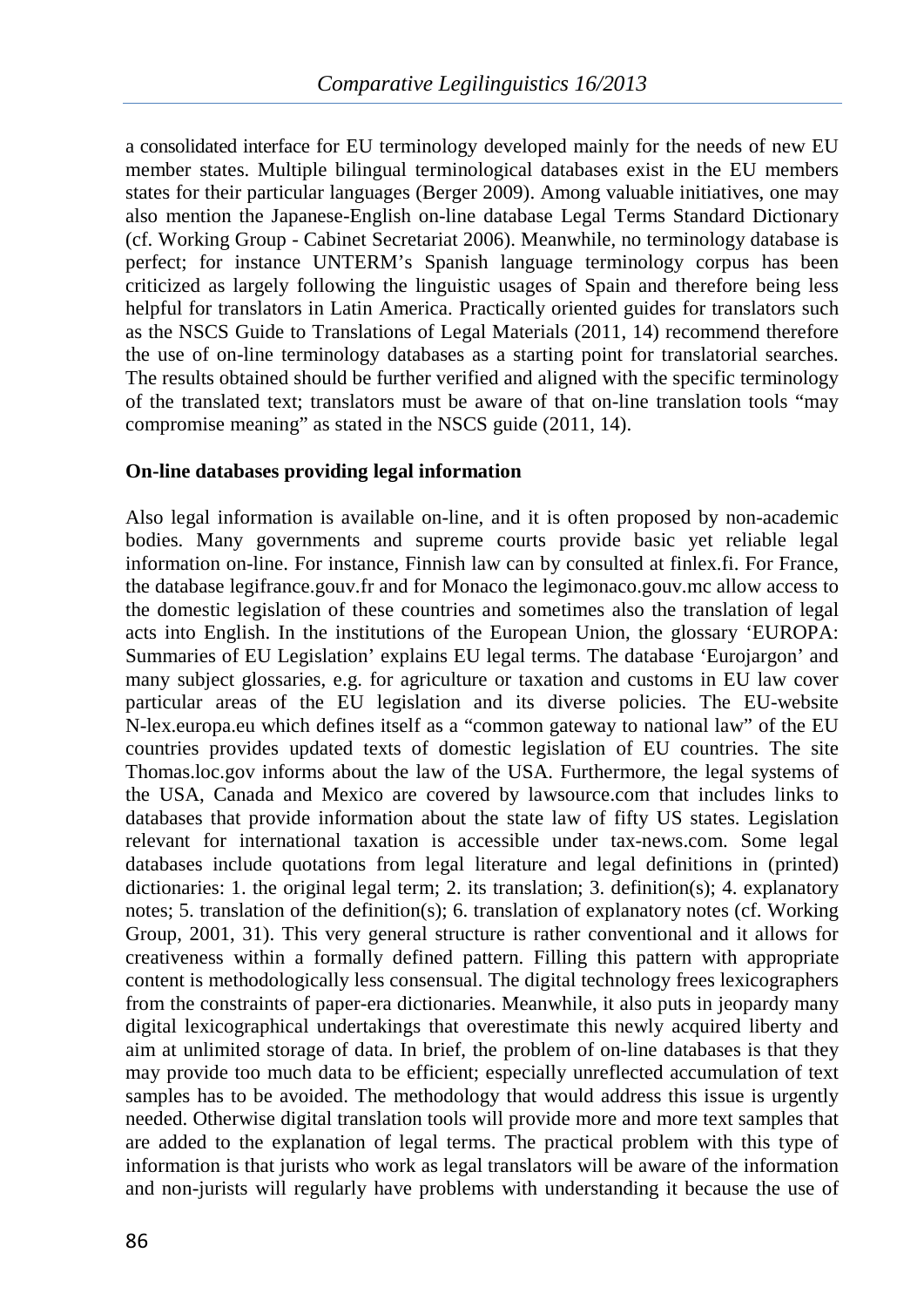such databases requires at least basic legal education. Meanwhile, most legal databases do not solve translation problems. For instance, when the British legal term 'devolution issues' has to be translated, the translator will find in the legal database only the explanation of this specific British constitutional term. As a rule, foreign language equivalents will not be suggested in a legal database. Methodology would have to be developed that would facilitate the design of legal information for non-jurists and reduce the amount of formally correct yet hermetically closed legal information based on text samples and definitions. The analysis of legal information in the age of technological change is a relatively new area of legal research (Berring 2000, 1675). This is, however, rather a problem to be solved in legal informatics than in the theory of legal translation.

## **Methodological essentials for on-line databases**

Lexicological and lexicographical studies have a critical impact upon the development of a methodology for advanced terminological on-line databases. In fact, linguistic corpora are not only "repositories of authentic language data" as stressed by Onesti (2011, 38). They are also working tools for professionals who act under economical and time constraints. Technically unlimited possibilities of storage in term banks allow for quoting of text samples from specialized literature that regularly are not understandable for non-jurists. As a result, the term banks provide legal information to those who master the subject and do not need it and leave behind all those who need information. Equally, overbroad linguistic databanks include language that is well known to professional translators. Contemporary corpus-analysis projects such as the Italian Corpus Jus Jurium that stress methodological aspects focus on conceptions that are representative and contemporary (Onesti 2011, 39). Even a monolingual corpus such as corpora.unito.it represents a valuable support for translators who deal with a query concerning the Italian legal language. This database, like most others that can be perceived as methodologically advanced, is not limited to terms; it also reflects the structure of legal documents and juridical texts. It comes close to the idea of a legal thesaurus representing the legal discourse that has been mentioned in one of the above paragraphs. The pragmatic approach to legal translation stresses the necessity to broaden the purely conceptual focus of terminological or lexicological studies. Its expanded focus covers legal-linguistic speech acts as a basis for a legal translation concept that is integrated in the structure of the legal discourse. In the light of a pragmatically oriented theory of legal translation not only the legal terminology is to be transferred in the quest for legal equivalence. Every legally relevant utterance that is to be translated makes part of broader meaningful units that constitute legal discourses. Therefore, legal equivalence is achieved in translation when elements of the legal discourses, i.e. its main legal speech acts, have been adequately transferred. Furthermore, linguistically oriented databases should not try to compete with 'juridical' databases that provide primarily legal information (cf. Onesti 2011, 38). Next, terminological databases have to be updated regularly in order to reflect contemporary language use. Legal language tends towards conservatism and changes slower than the non-specialized registers. Meanwhile, tolerance towards linguistic archaisms finds its limits on the level of understandability. When legal language becomes unintelligible, it must be adapted to general transformations that occur in the ordinary language.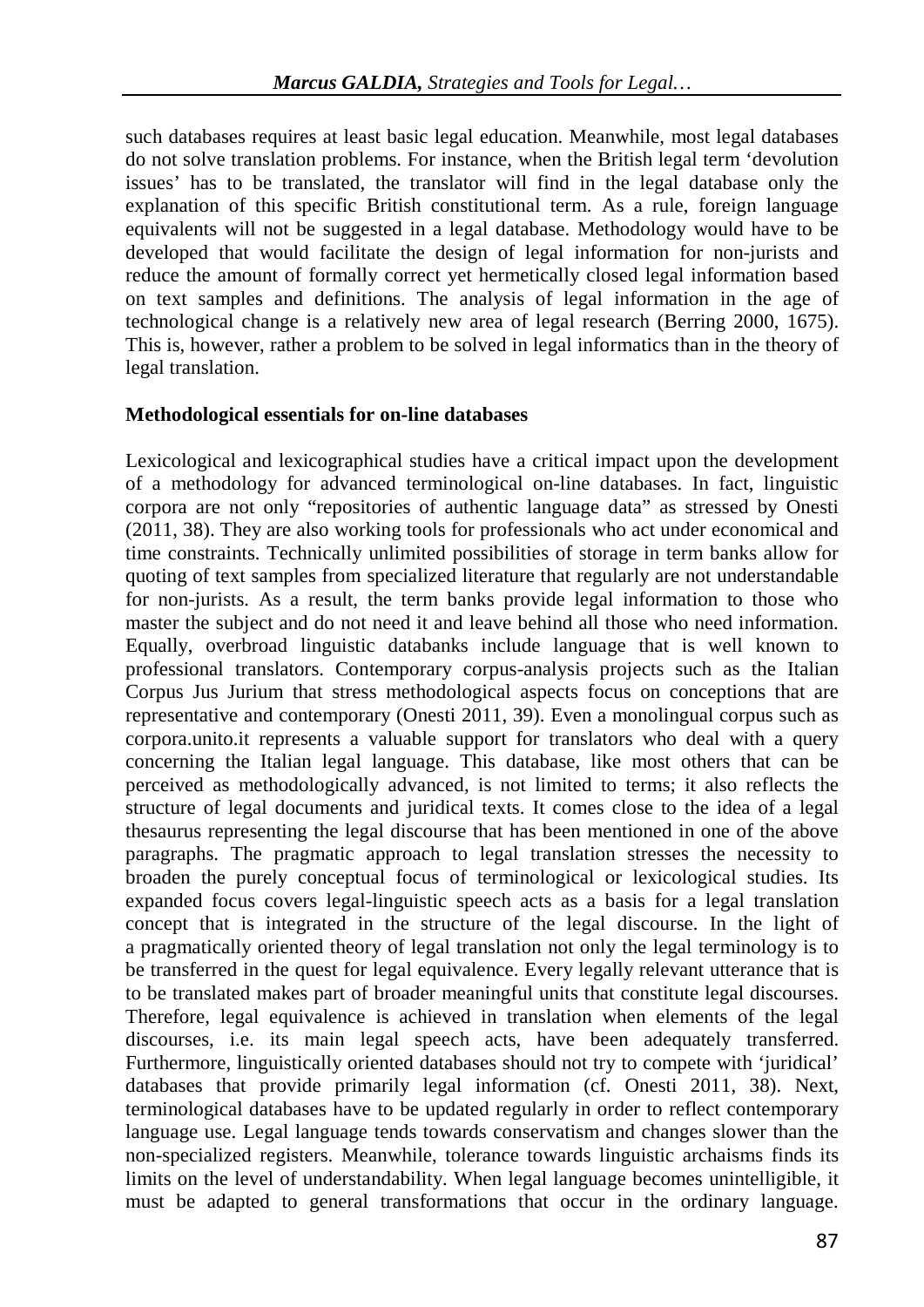Databases that also include the diachronic perspective upon language use are therefore valuable for general linguists and philologists. They are less useful for translators who usually are interested in the synchronic aspects of language use.

## **Ambiguities of the Digital Age**

The technological evolution within the sector of translation tools is a process that includes many ambiguities and contradictions. As a result of the technological evolution, the formal difference that is made here between traditional and digital translation tools may disappear in the course of digital transformation of auxiliary materials for translators. This act of disappearance is of ambiguous nature as the theoretically identified problems of legal translation that are rooted in the incompatibility of terms and concepts belonging to different legal systems cannot be solved definitely by neither of them. Also terminological confusion governs this multitude of digital translation tools that call themselves 'dictionaries' while being rather 'glossaries' or 'term lists'. Databases of different sort are accessible on the internet that may encompass between several dozens and several hundred thousand entries. Their reliability is another main concern for translators. The reliability is difficult to test by translators who are not jurists because convincing and coherent explanation of a legal term that may be traced in a database does not necessarily guarantee that the information is correct. Regularly, the legal translator will not have the necessary legal knowledge to assess the quality of information provided on-line. Interestingly, the EU database IATE includes degrees of reliability for the terms proposed, for example the grade 4 means 'very reliable' on its reliability scale. Meanwhile, these degrees of reliability refer to terms in specific contexts and are therefore of relative value. Some of existing on-line databases are well-intentioned, yet this is not a guarantee for reliability either. Others aim at pure commercial promotion of financial investment products or of attorneys' services. Reliability upon this sort of data bases is problematic. Another problem is circularity in information design. The databases refer the translator to already existing texts; they do not help him/her when a new term has to be translated. Notwithstanding their impressive volume they cannot include terms 'of first impression' in a jurisdiction that are a real problem for translators. Moreover, many of the databases are ephemeral; they cannot be used as a stable point of reference by translators. Finally, also the educational character of this sort of material for translators remains problematic. Sporadic consultation of an on-line database or consultation of several databases may lead to the acceptable solution of a particular translation problem but it may also neglect the needs of a translator who tries to improve own skills. Frequently, time-consuming on-line researches lack any further going cognitive and pedagogical effects while the systematic work with a printed dictionary may lead to strengthening translator's overall terminological competence through constant study of one source of reference. Incidentally, as a subcultural phenomenon, 'crowd translation' emerged in social networks where translators ask for assistance of other translators in their search for 'right words'. Future research may show the consequences of such experiments. Thus, the digital age confronted translators with a new problem that is the number of available information sources. Use of selective strategies with respect to the digitally available information may reduce the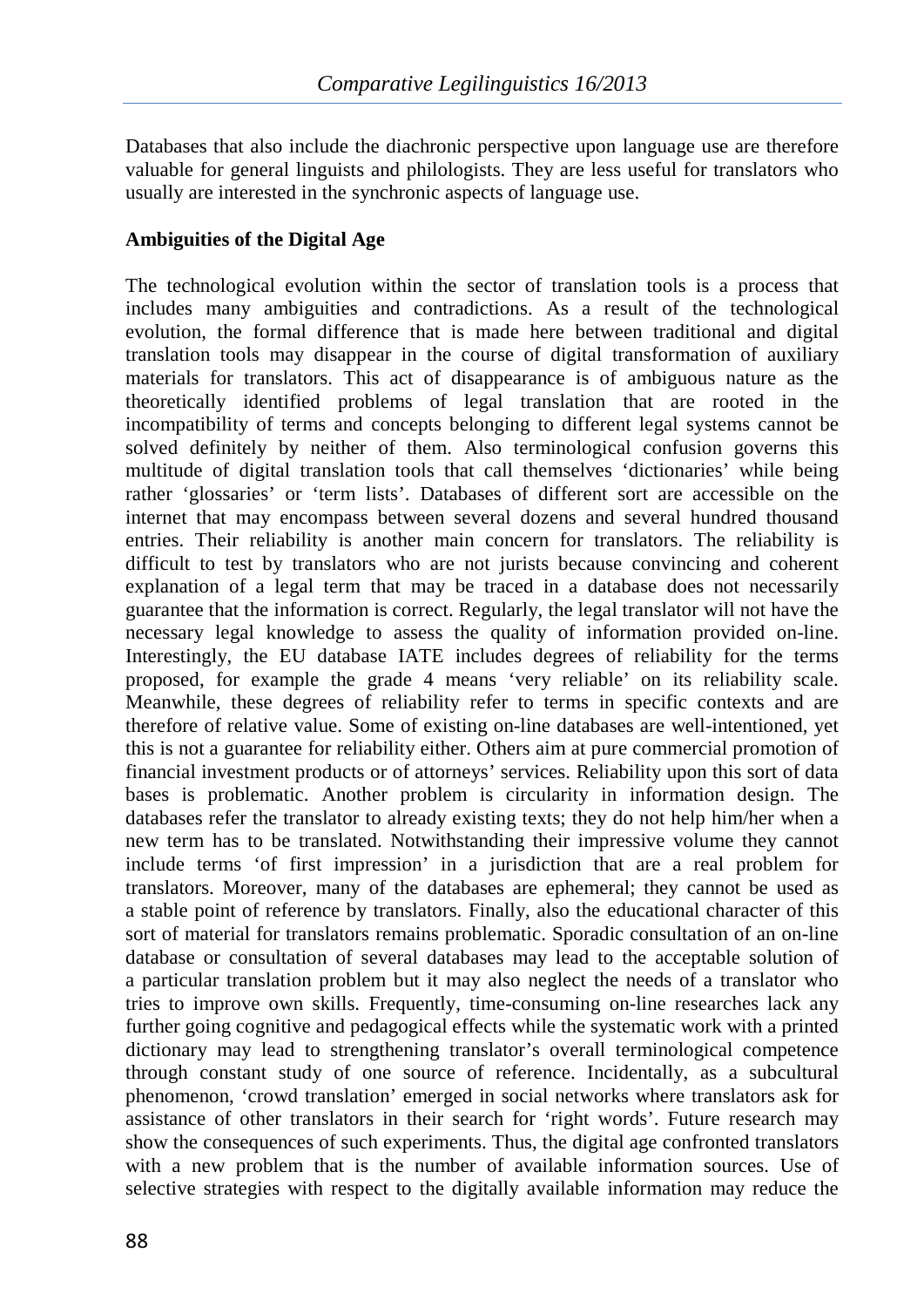complexity of work with translation tools. First, professional translators should rather use terminological databases that may be perceived as authoritative via their connection to competent institutions. Second, translators should regularly monitor the development of interesting databases in order to be able to take the right decision when the use of such databases becomes acute for them. Under conditions imposed by the digital age the translator is – like his/her predecessors in times of acute scarcity of auxiliary materials – again referred back to own skills and competences. These skills and competences will help the translator to strike the right balance between the available multitude of sources and his/her real needs.

## **Translator's search strategies**

The multitude of available translation tools forces the translator to select some tools that will prove optimal for his/her work. The translator's professional competence includes the ability to develop a strategy for the efficient search of equivalents to problematic terms (cf. Mattila 2002, 562). Such selection strategies include several constellations. They require also the awareness that a translation problem may exist. A translator confronted with the Italian term 'beni' or the French term 'biens' may simply translate them into English as 'goods'. Better still is to hold on and examine the possibility of a misleading term  $-$  a 'faux ami'  $-$  as it is frequently the case with general terms (Van Drooghenbroeck 2000, 437). The problem awareness is the controlling strategy in such cases. It is possible to indicate this sort of problems in law dictionaries. Meanwhile, the risk of harmful associations is rarely taken into account by authors of law dictionaries. When in a translation from Chinese into German the translator has to find the equivalent for the Chinese term 'tíngshĕn' a dictionary (Köbler 2002, 167, 354) proposes 'Tagsatzung', a term used in Austria and Switzerland yet not in Germany, without marking this specific regional usage. Should the translation based on the equivalent term suggested in the dictionary be used for purposes of a reader in Germany, this reader will not understand it. Use of a legal dictionary will therefore never lead to a mechanistic and correct translation. Likewise, it cannot discharge the translator from terminologically critical analyses. The translator confronted with legal terms that cause problems, i.e. such terms that display potential meaning alternatives in the target language, may also engage in chain translation and use for instance dictionaries of languages related to the target language (Mattila 2002, 562). In a specific case, no equivalence may exist in the Finnish legal language for a French legal term, yet it may exist for a German term. The translator may examine the analogous use of the equivalent coined for the German term. Other legal languages, especially those close to the target language, may be used as a source of inspiration for the translator confronted with an unsolved terminological problem. Many on-line databases favour such searches. Another strategy includes the searches via juridical or doctrinal systematic of legal matters. This strategy requires the competence to understand texts written for jurists. It also includes the use of a simple tool that is a legal textbook. While translating a text on insolvency from Dutch into Finnish the translator could use in parallel a law textbook, an introduction into the Finnish insolvency law. Many translating problems can be solved by parallel reading of such textbooks without time-consuming researches in dictionaries, general and specialized, that due to their unavoidable disconnection from the contexts of use regularly prove more disenchanting than helpful. Most necessary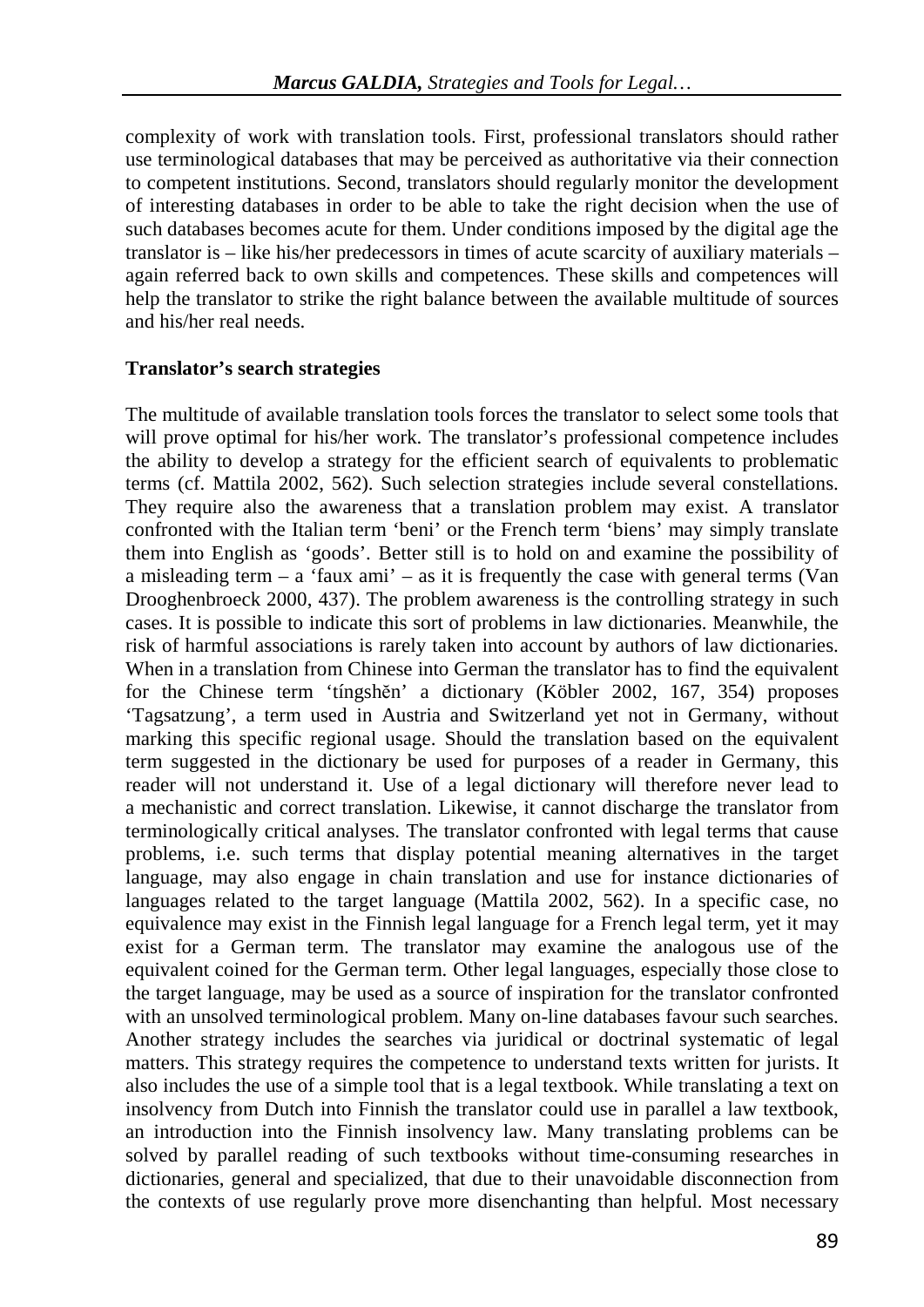lexical units can be easily reconstructed within their appropriate semantic fields with the help of this strategy. What is more, the translator who chooses this strategy also increases his/her competence in the area of law, which is only partly the case when a dictionary is consulted. Finally, available translation tools are developed for anonymous users; they cannot be tailored down to reflect specific problems which an individual translator may encounter. For terminological and other linguistic problems the translator should therefore develop a personal database where (s)he would include useful text samples and all problematical terms, expressions, or legal definitions that cause problems. This personal database functions best when it is founded on the associative principle, i.e. when it follows individual associations of terms within the semantic field; it can therefore neglect intersubjective criteria that are typical for dictionaries. While working on such a database the translator should not try to develop a scientific work but rather focus upon subjective problems that reiterate in his/her daily work. Some of her subjective recurrent problems might even be overcome through the work on own databases. Furthermore, work with translation tools has a short-term aim, i.e. solving of a burning translation problem. It is more efficient when also long-term cognitive interests that expand translator's overall professional competences are taken into consideration. The most efficient search strategy that resorts to translation tools unites both short- and long-term goals in the daily translation practice.

## **Translator's lexicological dilemmas**

Available translation tools, traditional and digital, tend towards solving problems of translatorial routine. Yet, in many complicated professional constellations translators are still left alone. Many problems can be solved by using the general translatorial competence that cannot be assisted by existing translation tools. Individual translators will regularly be confronted with lexicological problems, especially in situations where a legal term of the source language does not exist in the target language. When a term such as 'third party spoliation of evidence'shall be translated for the first time it is not sufficient to know that 'evidence destruction' is meant by it. Translators need next to understanding of law also the appropriate words. This standard situation worsens when the source language term is not listed in any available lexicographical resource databases. Such a 'term of first impression' – i.e. a term for which no lexicographical precedent exists – is a challenge to the translator's professional skills. Translators can render such a term with a neologism, they can add an explanatory note to the newly coined word or expression. Also the original term can be added in the explanatory note (Mattila 2002, 564). Yet, translators should not overburden the translation with explanations in footnotes. After all, their task is to translate and not to comment; numerous notes in a translation impede its readability. Occasionally, they may even expose the translator to suspicion by less experienced clients who might assume that the translator is not competent enough and is looking for excuse in form of defensive comments about his/her translation. Another dilemma emerges when the translator is able to trace in auxiliary materials a previously used equivalent that does not convince him/her. Shall (s)he use a term because it has already been introduced by someone into the legal language, even if only marginally, in a situation when (s)he has a better proposal? Likewise, general translatorial competence enables the translator to create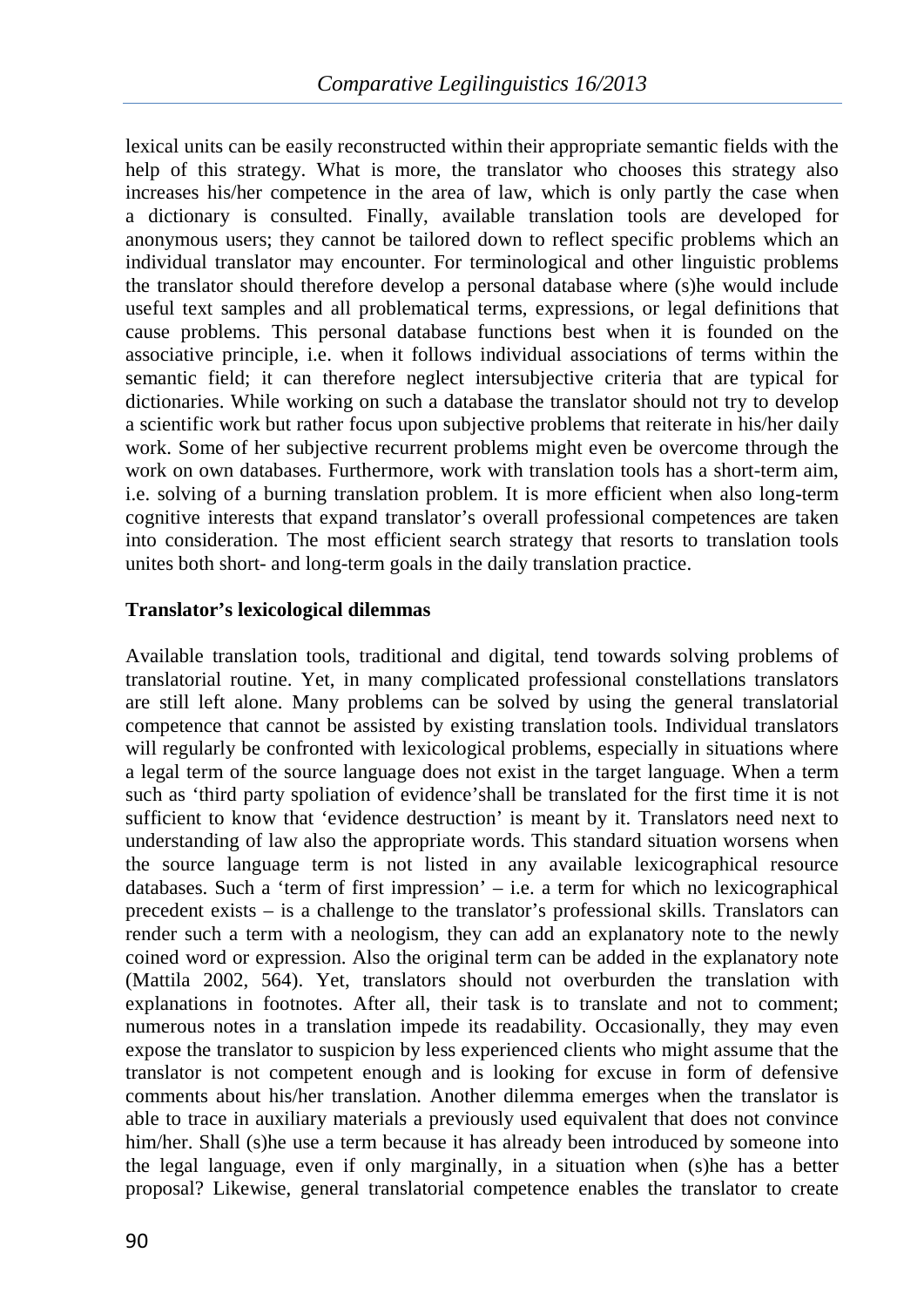a corresponding French term, e.g. 'assignation' to a common law term such as 'subpoena'. Yet, will this new coinage be generally accepted? The answer to such dilemmas is searched in institutionalized standardization processes. Public institutions provide a remedy in form of standardization of terminological coinage and of terminology use, yet they neglect the 'better term-problem'. In law, like cases should be solved alike. In the legal translation, like words should be used in like contexts. Usually institutional administrative procedures that regulate the use of terms prevail over individual creativeness. As a result, a deficient yet standardized terminological coinage will have to be used instead of a better yet non-standardized alternative. This disadvantage can be remedied by regular updating of databases by teams of experts. Ultimately, legal translation is not limited to translating of statutory provisions or court decisions. Particularly demanding is the translation of scholarly legal texts because they may deal with doctrinal problems that were previously unexpressed in the target language. Frequently, especially in the area of comparative law, they will deal with terms that are not part of the law in force in a given jurisdiction. For instance, the translation of articles dealing with 'punitive damages' into German is cumbersome because the German civil law does not know any 'punitive damages' as a legal concept and therefore also lacks a term to express them. The translator can easily coin a neologism such as 'Strafschadensersatz'. Meanwhile, this new term may be unreadable, i.e. not understandable for German readers who are exposed to it for the first time within their horizon limited by their domestic law. Acceptance of new term coinages and sustainability of their use are problems connected to this particular case.

## **Creative translation into lesser used languages**

Legal translation into lesser used languages is particularly intricate. The translator cannot rely on professional evaluation and liability standards because such standards do not exist for lesser used target languages due to the lack of systematic involvement in this sort of activity.Translation tools for lesser used languages, such as e.g. Mari, Komi, or Maori are rare. Usually only general dictionaries are available for such languages. What is more, coherent legal terminology is frequently missing in these languages. Therefore, translators working with these languages should be foremost interested in language policy issues and they should try to trace guidelines which provide for the direction in which the legal terminology of the target language should be developed. In such linguistic policy guidelines – should they exist for the given language - mostly borrowings from the source language or direct calques will be proposed to translators as basic translation techniques. When, for instance in Nenets (a language spoken in the North of the Russian Federation) there is no domestic term for 'state' the translator will use the Russian word 'государство' ('gosudarstvo') unchanged in the Nenets target text due to the generally accepted translation strategy for Nenets-Russian translations (cf. Nenyang 2001, 37). Translation avoidance may also be perceived as an appropriate strategy when e.g. nomenclature is concerned and equivalents in the target language cannot be determined. Furthermore, the question of understandability of individually coined legal terminology has to be thoroughly considered by the translator in order to avoid falling into the hermeneutic trap with the result that the target language text will remain a formal translation, i.e. a text that is understandable only under recourse to the source text. Therefore, aspects of intertextuality and terminological coherence must be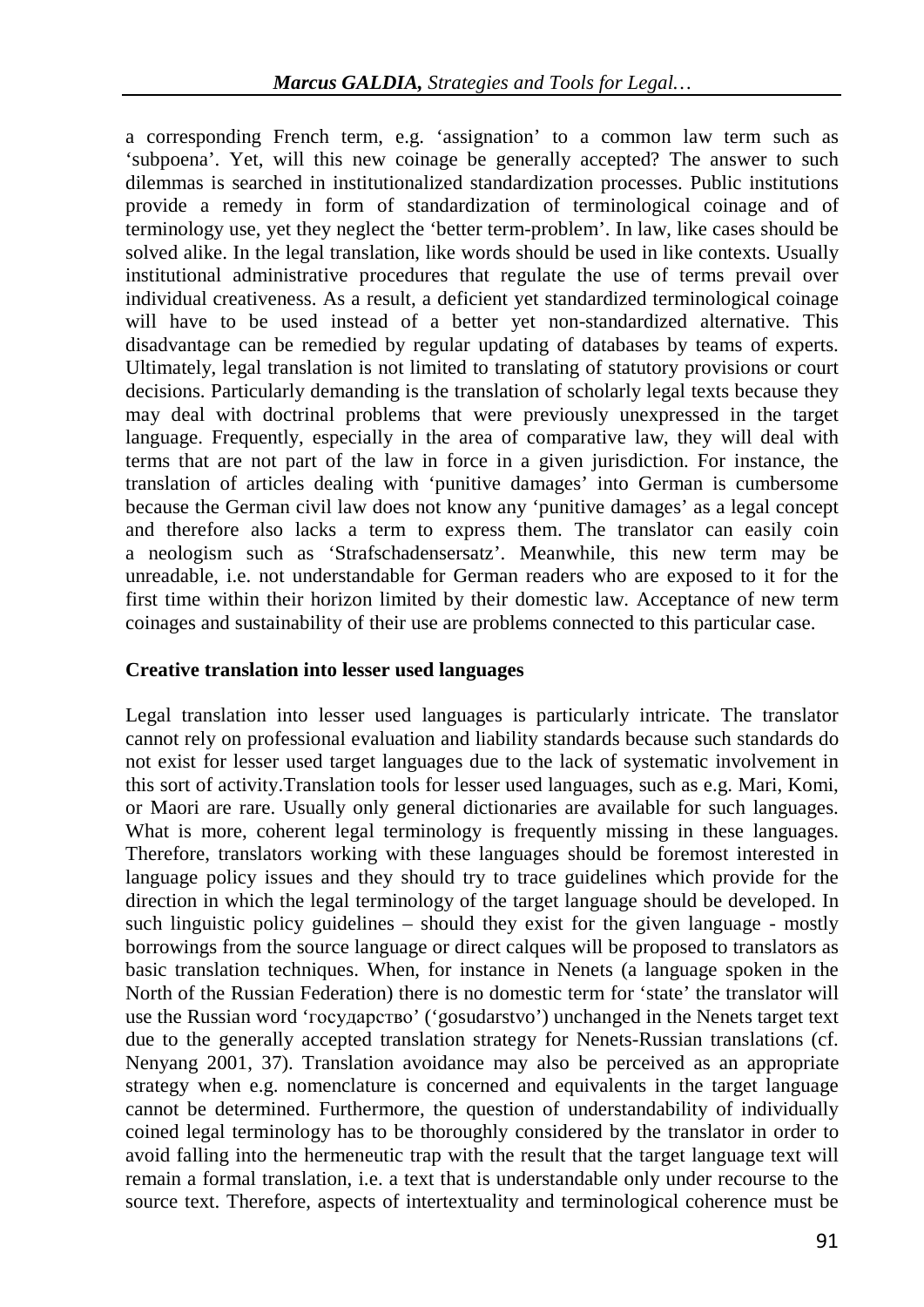taken into account by translators who work with languages with less stable legal terminology or where no legal language actually exists, or where it is limited to constitutional texts and the like. Linguistic policy guidelines remain the most important translation tool in such cases.

## **Conclusions**

Professional legal translation is a search for the legal-linguistic equivalence towards the background of translation strategies that steer the choices within the translation process. Due to the complexity of the legal translation process translatorial strategies include also the choice of appropriate translation tools. Unquestionably, knowledge of the relevant languages is the most fundamental 'translation tool', yet due to the complexity of texts that can be classified as 'legal texts' the use of multiple traditional and digital translation tools is unavoidable even for seasoned translators. As a result of this complex professional setting, expanding one's knowledge of the relevant legal languages and the reflection upon specialized language use remain basic tasks for the professional training that never stops. In institutional settings, many of the issues inherent in the process of legal translation are anticipated and determined in translation guidelines. Additionally, legal translators have to incorporate into their own working habits the competence to deal with translation tools. Their choice depends on the goals defined by the translator in a particular translation process. Some translators may wish to avoid complex on-line translation tools and use the traditional law dictionaries. Others may prefer the contemporary digital technology. Some translators may wish to shift their focus of attention from bilingual law dictionaries as main tools for the translatorial practice to other materials that may suit their goals better, such as relevant law textbooks or self-developed thematical databases. Institutionally independent legal translators who enjoy the freedom of choice of translatorial strategies may opt for different approaches that do not contradict the final result. Meanwhile, the use of broadly designed terminological databases is often burdensome due to pressing time limits in the activity of translators. Translation is after all primarily a service and not academic research and therefore the use of some academically ambitious and theoretically well-justified databases may prove less useful for legal translators. Computer-assisted translation provides tools that increase the overall linguistic quality of the final translation, mainly through facilitating of full-text search and final editing of target language texts. Yet the digital tools cannot solve the most complex translation problems that are rooted in the incompatibility of many legal concepts. The multitude of translation tools brought by the digital technology is generally beneficial because it enables the shift from lexis dominated traditional translation tools towards broader thesauruses of legal discourse. It allows a qualitative evolution of translation tools that would go beyond contemporary tendencies towards quantitative increase of available legal-linguistic information. Yet, digital technology causes also problems to translators due to the lack of transparency about authoritativeness and reliability of accumulated data. In sum, professionalism in legal translation means also adequate choice of translation strategies and competent use of translation tools. This choice can be perceived as responsible and efficient when theoretical requirements of the legal translation theory are integrated into translators' daily professional practice.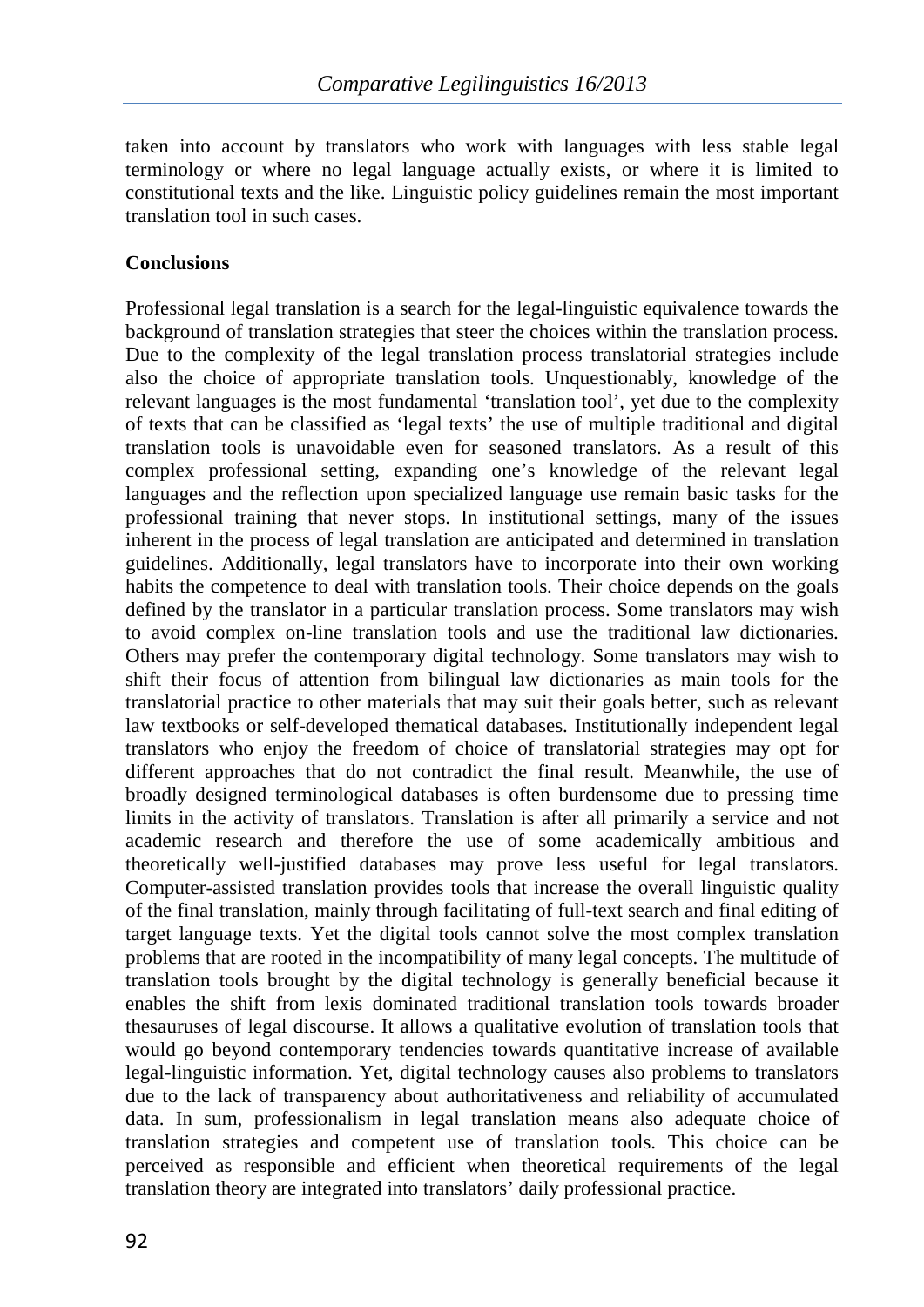#### **Bibliography**

- Berger, Albrecht. 2009. Online Access to Legislation in the EU: from Fee-based to Free Information. In *Law via the Internet*, ed. Ginevra Peruginelli and Mario Ragona. Florence: European Press Academic Publishing, 49-56.
- Beaudoin, Louis. 2002. Legal Translation in Canada. In *The Development of Legal Language,* ed. Heikki.E.S. Mattila, 115-130. Helsinki: Kauppakaari.
- Berring, Robert. 2000. Legal Information and the Search for Cognitive Authority. *California Law Review*, 88: 1673-1708.
- Bogucki, Łukasz. 2009. *Tłumaczenie wspomagane komputerowo.* Warszawa: PWN.
- Cao, Deborah. 2005. *Chinese Law. A Language Perspective*. Aldershot: Ashgate.
- Cornu, Gérard. 2005. *Linguistique juridique*, 3rd ed. Paris: Montchrestien.
- Drooghenbroeck, van, Sébastien. 2000. La nozione di "beni" ai sensi dell'articolo 1 del Primo protocollo addizionale, *The European Legal Forum*, 7: 437-444.
- Galdia, Marcus. 2003a. Flerspråkiga juridiska ordböcker, *LexicoNordica.* 10: 119-131.
- Galdia, Marcus. 2003b. Comparative Law and Legal Translation, *The European Legal Forum*, 1: 1-4.
- Galdia, Marcus. 2009. *Legal Linguistics*. Frankfurt am Main/New York et al: Peter Lang.
- Gortych, Karolina. 2009. The Function of Ancient Greek in Modern Greek Polish Legal Translation Training, *Comparative Legilinguistics. International Journal for Legal Communication*, 1: 190-206.
- Gotti, Maurizio. 2008. *Investigating Specialized Discourse*, 2nd ed. Bern/Berlin/Bruxelles et al: Peter Lang.
- Husa, Jaakko. 2007. *Kreikan oikeus ja oikeuskieli.* Helsinki: Suomalainen Lakimiesyhdistys.
- Köbler, Gerhard., Xinjun Duan, Xun, Li. 2002. *Rechtschinesisch. Deutsch-Chinesisches und Chinesisch-Deutsches Rechtswörterbuch für jedermann.* München: Vahlen.
- Lundmark, Thomas. 1999. Über die grundlegende Unmöglichkeit ein juristisches Wörterbuch mit der Zielsprache Englisch zu erstellen. Plädoyer für eine Rechtsenzyklopädie. In *Recht und Übersetzen,* ed. Gerard-Rene de Groot, and Rainer Schulze, 59-65. Baden-Baden: Nomos.
- Lundmark, Thomas. 2006. How (Not) to Write a Bilingual Law Dictionary. In *Law and Language – Recht und Sprache*, ed. Thomas Lundmark and Astrid Wallow, 57-65. Berlin: LIT Verlag.
- Lundmark, Thomas. 2005. *Talking Law Dictionary.* Münster: LexisNexis.
- Mattila, Heikki.E.S. (ed.) 1994-1999. *Encyclopaedia Iuridica Fennica.* Helsinki: Suomalainen Lakimiesyhdistys. vol. I-VII.
- Mattila, Heikki. E.S. 2002. *Vertaileva oikeuslingvistiikka.* Helsinki: Kauppakaari.
- Mattila, Heikki.E.S. 2012. Legal Vocabulary, in *The Oxford Handbook of Language and Law,* ed. Peter M. Tiersma and Lawrence Solan, 27-38. Oxford: Oxford University Press.
- Mattila, Heikki.E.S. 2013. *Comparative Legal Linguistics. Language of Law, Latin and Modern Lingua Francas*, 2nd ed. Aldershot: Ashgate.
- Matulewska, Aleksandra. 2013. *Legilinguistic Translatology. A Parametric Approach to Legal Translation.* Bern/Berlin: Peter Lang.
- Nenyang, M. (Ненянг, M.) 2001. *Русско-ненецкий разговорник. Луца'-Ненэця вада'лахоре*. Moscow: INPO.
- NCSC-National Center for State Courts. 2011. *Guide to Translation of Legal Materials.*  Consortium for Language Access in the Courts: Williamsburg.
- Onesti, Cristina. 2011. Methodology for Building a Text-Structure Oriented Legal Corpus, *Comparative Legilinguistics. International Journal for Legal Communication*, 8: 37-48.
- Prieto Ramos, Fernando. 2011. Developing Legal Translation Competence: An Integrative Process-Oriented Approach, *Comparative Legilinguistics. International Journal for Legal Communication*, 5: 7-21.
- Reiss, Katharina, and Vermeer, Hans J. 1984. *Grundlegung einer allgemeinen Translationstheorie*.Tübingen: Max Niemeyer.
- Šarčević, Susan. 2012. Challenges to the Legal Translator. In *The Oxford Handbook of Language and Law*, ed. Peter M. Tiersma and Lawrence Solan 187-199. Oxford: Oxford University Press.